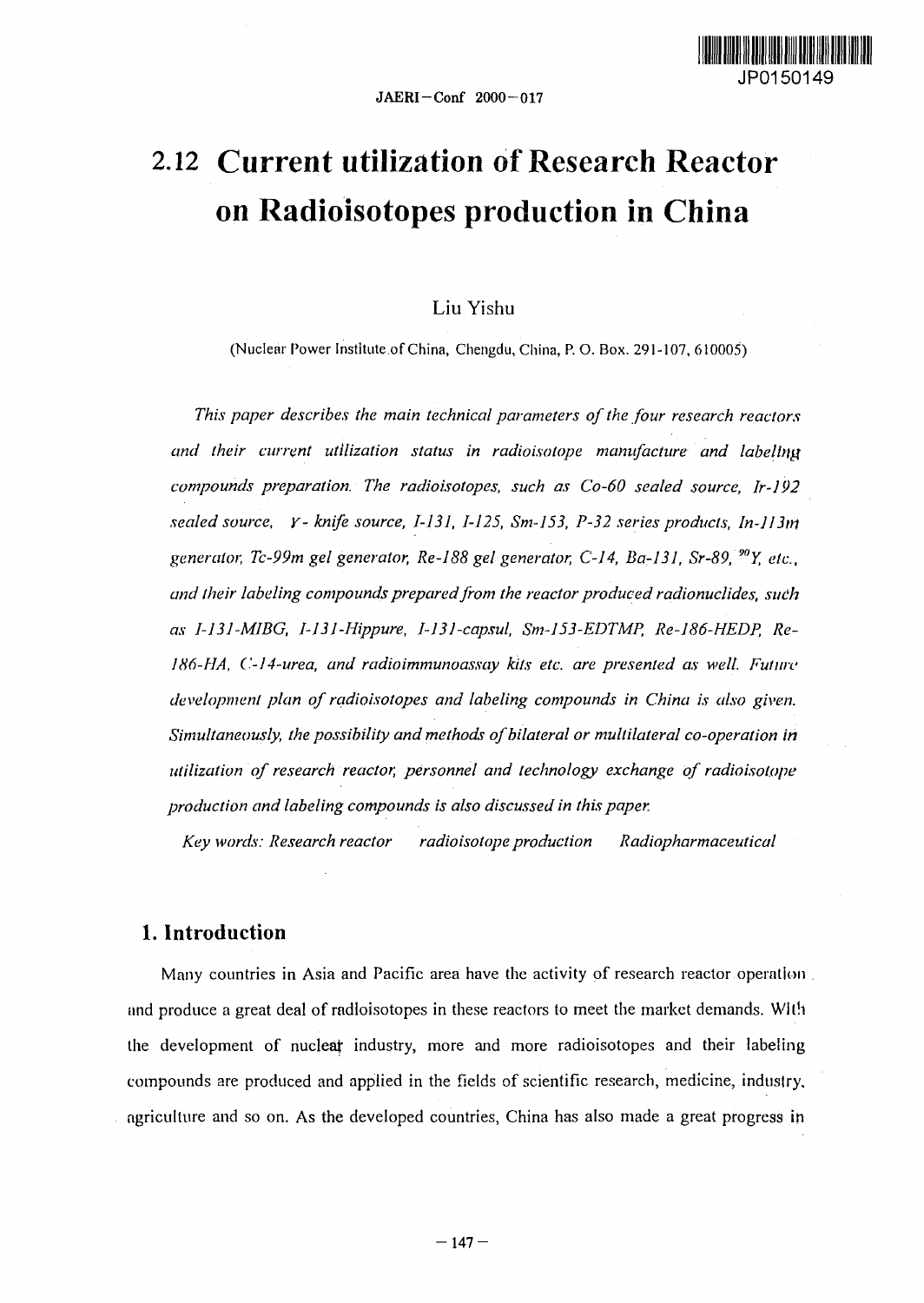production and application of reactor produced radioisotopes and their labeling compounds There are two centers in China to produce most of primary radioisotopes from reactor. One is Nuclear Institute of China (NPIC, Chengdu); the other is China Institute of Atomic Energy (CIAE, Beijing). They respectively possess two research reactors and accessory facilities, which is requisite for radioisotope and labeling compounds production.

#### 2.FaciIities for isotopes production

Four research reactors are respectively possessed in NPIC and CIAE. They are for the purpose of irradiation testing of reactor material and elements, material performance modification and development and fabrication of radioisotopes. Their main technical parameters are listed in table 1:

| Reactor                                        |                       |                       |                      |                      |
|------------------------------------------------|-----------------------|-----------------------|----------------------|----------------------|
| Parameter                                      |                       |                       |                      |                      |
|                                                | High Flux Engineering | Ming Jiang            | Heavy Water          | Swimmling            |
| Name                                           | <b>Test Reactor</b>   | <b>Test Reactor</b>   | Research reactor     | Pool Reactor         |
| Abbreviated for:                               | <b>HFETR</b>          | <b>MJTR</b>           | <b>HWRR</b>          | <b>SPR</b>           |
| Designed power,<br><b>MW</b>                   | 125                   |                       | $-15$                | 1.5                  |
| Operation power, MW                            | $50 - 55$             | 5                     | $7.5 - 10$           | 3.5                  |
| Max. thermal neutron flux, $n/cm^2 \cdot s$    | $6.2 \times 10^{14}$  | $8.03 \times 10^{13}$ | $2.4 \times 10^{14}$ | $5.2 \times 10^{13}$ |
| Max. Fast neutron flux, $n/cm^2$ .s            | $1.7 \times 10^{15}$  | $1.43 \times 10^{14}$ |                      |                      |
| Actual thenmal neutron flux, $n/cm2$ $\cdot s$ | $2.1 \times 10^{14}$  | $7.2 \times 10^{13}$  | $1.2 \times 10^{14}$ | $5.2 \times 10^{13}$ |

Table 1 Reactors for radioisotopes production in China

Two centers possess sufficient and qualified hot-cells, semi-hot-cells, radioisotope and labeling compounds production lines with suitable class clean rooms, well-equipped quality control laboratories, waste treatment center (include a national temporary storehouse of solid waste), and environment monitoring and evaluation center. Simultaneously, both NPIC and CIAE are building or rebuilding new facilities for radioisotope production and labeling compounds preparation to meet the requirements of increasing market (NPIC is rebuilding n chemical hot-cell for gel <sup>188</sup> W-<sup>188</sup>Re generator trial production). For getting the GMP authentication, NPIC has upgraded the clean class of work areas of eight production lines ( $^{11}$ ), <sup>125</sup>I, <sup>153</sup>Sm-EDTMP, <sup>89</sup>Sr, <sup>32</sup>P series products, <sup>131</sup>I-MIBG, <sup>131</sup>I-hippuran). NPIC is applying to the national management bureau of pharmaceutical for  $GMP$  authentication of the abovementioned production lines.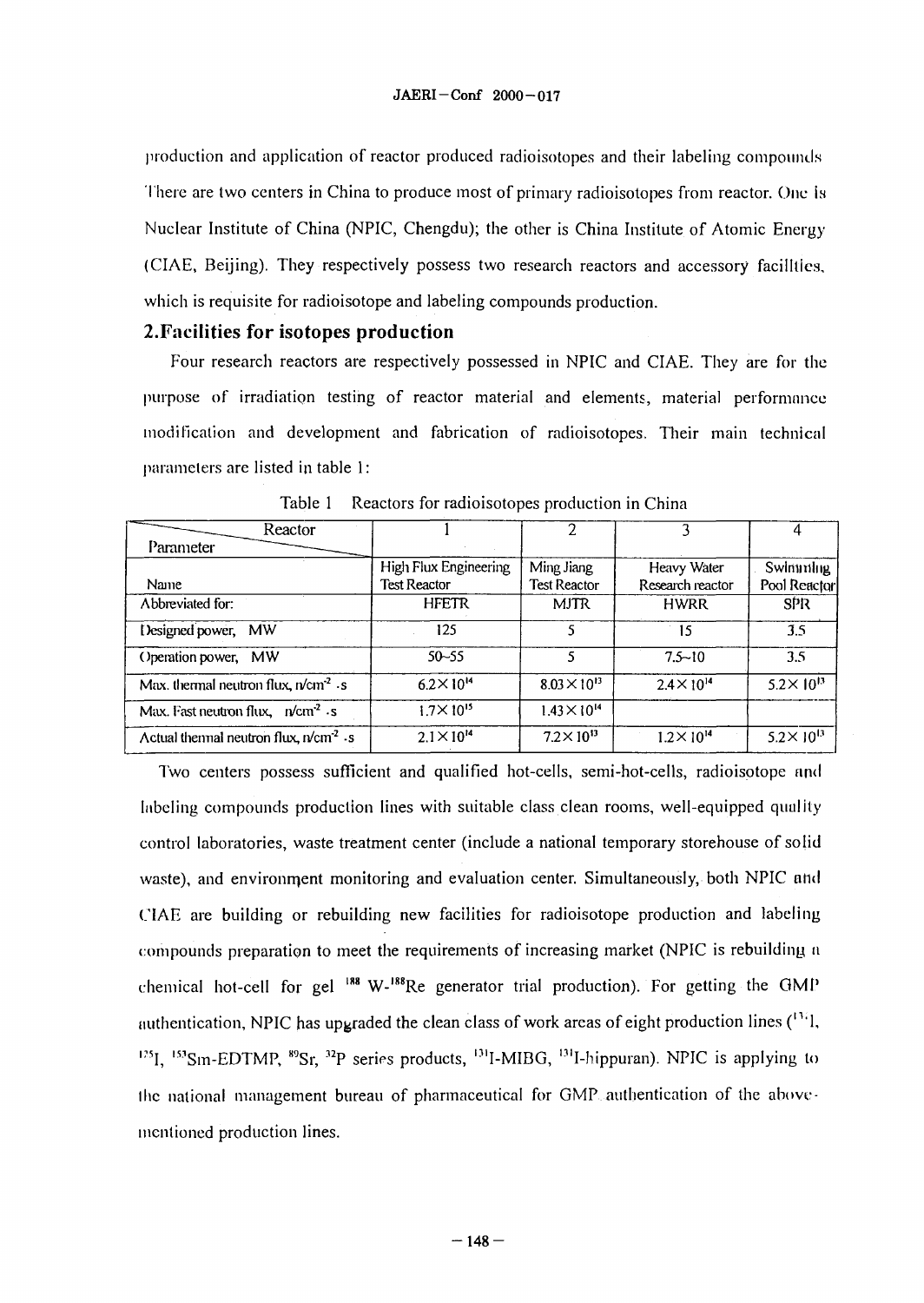#### *3.* Current status of radioisotopes production

In I960', China started radioisotope in CIAE. A few kinds radioisotopes were produced for scientific research. With the development of nuclear medicine and extending of application of radioisotope and their labeling compounds in the fields of industry, agriculture, and scientific research, the market demands increase rapidly. More and more radioisotopes and their labeling compounds were quickly developed. Particularly, with the complete of HFTER in 1970, the ability of radioisotopes production were greatly enlarged. Until now, almost all the primary radioisotopes can be produced in China. The installed capability, present batch size, and batches per month are listed in table 2:

| Isotope                       |                  | Installed capability Actual production yield, Ci | remarks                       |
|-------------------------------|------------------|--------------------------------------------------|-------------------------------|
| $\overline{^{60}Co}$          | 3,000,000        | 1,500,000                                        |                               |
| $\overline{^{192}}$ lr        | 1,500,000        | 1,200,000                                        |                               |
| $\overline{^{131}1*}$         | 3000Ci           | 2,500                                            |                               |
| $\overline{125}$              | 200Ci            | 60                                               |                               |
| $\overline{^{99}}$ Mo         | 14000Ci          | 3,000                                            | NPIC, gel-type                |
|                               |                  | 3,000                                            | CIAE, fission-type            |
| $\overline{113m}$ In          | 400Ci            | 50                                               | For well logging              |
| $^{32}P***$                   | 400Ci            | 80                                               |                               |
| $\overline{{}^{89}\text{Sr}}$ | 10 <sub>ci</sub> | 10                                               |                               |
| $\frac{153}{5}$ Sm            | 1000Ci           | 300                                              |                               |
| $\overline{^{131}\text{Ba}}$  | 300              | 100                                              |                               |
| $\sqrt[186]{Re}$              | 50Ci             | nonscheduled                                     |                               |
| $\overline{^{90}\text{Y}}$    |                  | nonscheduled                                     | For $\sqrt[90]{9}$ applicator |
| $\overline{^{14}\text{C}}$    |                  | nonscheduled                                     | For labeling compounds        |

Table 2 Current status of reactor produced main radioisotopes in China

\* *Including '"I oral solution and UII capsule.*

*\*\* Half of parent "'"'Mo is imported abroad.*

\* \* *Including phosphorus* /'"'/'/ *glass microsphere. colloidal chromium phosphate [>!P] injection, sodium phosphate [>7Pj oral solution, phosphate [)2P] injection*

Besides the above radioisotopes, we can also produce <sup>198</sup>Au, <sup>51</sup>Cr, <sup>241</sup>Am, etc. to meet the customer's temporary request.

 $^{60}\text{Co}:$  A large quantity of  $^{60}\text{Co}$  is produced and applied in the fields of medicine, industry In China. It is for the manufacturing of tele-therapy source, industrial irradiation source, nondestructive testing (NTD) source, after-loading source, gamma-knife source, meter source, **and** non-standard source, etc (see table 3). For manufacturing of these Co-60 sources, live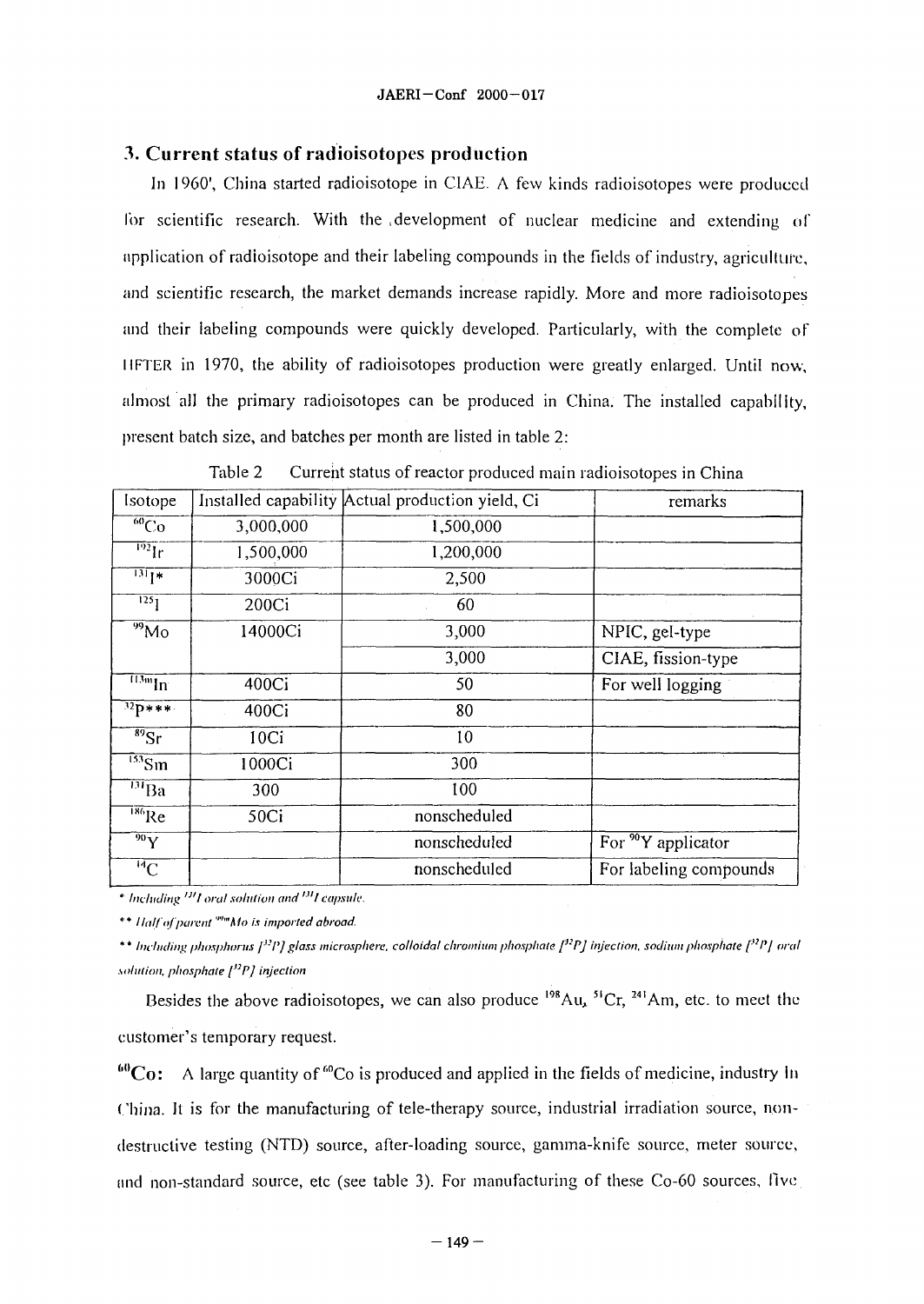cutting hot-cells are possessed in NPIC and CIAE, which have the shielding ability of one million Curies of Co-60 for each hot-cell. There are several hot-cells for sealed source welding as well. In NPIC, a new building for mini-sealed source manufacturing has been set up in October this year and the facilities are being debugged. It will be put into use at beginning of next year.

| .                                                                                         |             |            | Current status or Co source production in Cuina |           |             |               |
|-------------------------------------------------------------------------------------------|-------------|------------|-------------------------------------------------|-----------|-------------|---------------|
| Source                                                                                    | Teletherapy | Industrial | Non-destructive After-loading                   |           | Y -knife    | Non-standard  |
| ltems.                                                                                    | Source      | source     | source                                          | source    | source      | <i>source</i> |
| Activity of each source, Ci <sup>1</sup> 3,000~5,000 <sup>1</sup> ,200~1,500 <sup>1</sup> |             |            | $80 - 100$                                      | $1.5 - 3$ | 8,000~9,000 |               |
| Total activity, Ci                                                                        | $-350,000$  | $-900,000$ | ~100.000                                        | $-500$    | 90.000      |               |

Table 3 Current status of <sup>60</sup>Co source production in China

Table  $4$  Current status of <sup>192</sup>Ir source production in China

| Source<br>Items                      | Therapy    | source   Industrial source | Non-destructive source |
|--------------------------------------|------------|----------------------------|------------------------|
| $\Lambda$ ctivity of each source, Ci | $80 - 120$ | 3,000~10,000               | $1,200 - 1,500$        |
| Hotal activity, Ci                   | ~10000     | 300,000                    | 800,000                |

 $^{131}$ I: Both NPIC and CIAE produce  $^{131}$ I with dry distillation method as oral solution and raw materials of capsule and its labeling compounds. In the past,  $\frac{131}{11}$  was produced with wet distillation method. This separation process is stopped and replaced by dry distillation in 1995 due to its low separation yield and liquid waste problem. Special filters are equipped in ventilation system of <sup>131</sup>I production line to remove escaping gaseous <sup>131</sup>I in exhaust for -•nvironment protection. The present installed capacity can not meet the increasing market demands in future, therefore, NPIC intend to construct a new facility for <sup>131</sup>I production.

 $^{125}$ I: Nature Xe sealed in Al container is irradiated in reactor batch by batch.  $^{125}$ l is separated from cooled target by adsorption method. At present, the labeling of radioimmunoassay kit is the only use in China. However, with the development and application of <sup>125</sup>I seeds, which is used for prostate tumor treatment, the production scale of <sup>125</sup>*l* will be enlarged. A production line of <sup>125</sup>*l* seeds has been completed in Shanghai Xingke Pharmacy center. The current production process (batch-method) will be replaced by more advanced one (loop-method).

 $153$ Sm: Both nature and enriched are used as target material depending on the power of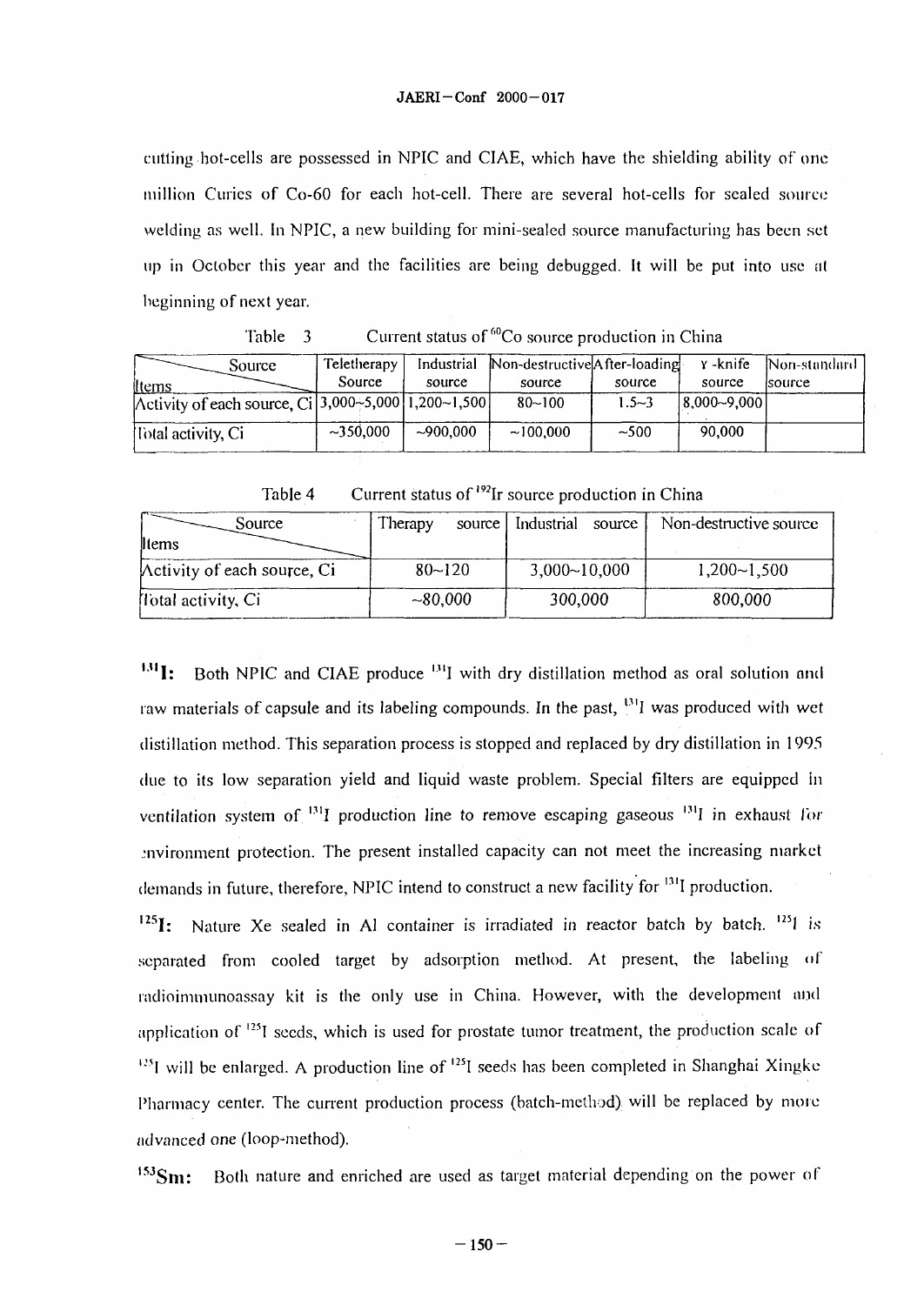reactor and the quantity the users ordered. Both <sup>153</sup>Sm-EDTMP, <sup>153</sup>Sm raw material and cold **EDTMP** kits are provided in China.

<sup>99m</sup>Tc generator: Both gel-type Tc-99m generator and fission-type Tc-99m generator arc produced and supplied to y the market. NPIC produce gel-type Tc-99m generator twice a month based on zirconium molybdate gel and CIAE produce fission-type Tc-99m generator four time a month from fission <sup>99</sup>Mo. Because of the reactor operation program, half of the fission parent Mo-99 in CIAE is locally produced and the rest is imported from South Africa. Although the market is increasing, the total yield of  $\frac{99 \text{ m}}{2}$  generator is steady, because of the establishment of six "milk station" in Beijing, Shanghai, Guangzhou, and Shaengyang.

**J2P series products:** Phosphorus and Sulfur are respectively used as targets of P-32 series products. At present, four types of  $^{32}P$  series are produced and supply the market. including: phosphorus  $[3^{2}P]$  glass microsphere, colloidal chromium phosphate  $[3^{2}P]$  injection, sodium phosphate  $[{}^{32}P]$  oral solution, sodium phosphate  $[{}^{32}P]$  injection.

<sup>89</sup>Sr: Because of the requirement of high flux for <sup>89</sup>Sr production, only NPIC can produce **this** radionuclide in HFETR. Its production yield is limited due to its high price. Approximate half of the product is locally produced and the rest is imported abroad.

<sup>113m</sup>In generator: In the past, the <sup>113</sup>In was major nuclide for disease diagnosis and were produced on large scale. With the successful development of  $\frac{90 \text{ m}}{10}$  generator, it was replaced by <sup>99m</sup>Tc and mainly used in industry (For oil-well logging). At present, It is almost stopped.

 $186$ Re: A small amount of  $186$ Re is produced and provided the market in the form of  $NH_4$ ReO<sub>4</sub> and <sup>186</sup>Re-HEDP. We produce it on the customer's request.

 $^{131}$ Ba,  $^{90}$ Y,  $^{241}$ Am,  $^{14}$ C: These radionuclides are non-periodically produced on smal scale due to the limited market demand.

#### 4. Current status of labeling compounds preparation

The labeling compounds using rector produced radioisotopes are mostly prepared in NPIC and CIAE and small quantity of labeling compounds are produced in other **institutes,** pharmacies and hospitals as well (see table 5). Sufficient facilities and quality control laboratories for labeling compounds preparation are possessed in these units.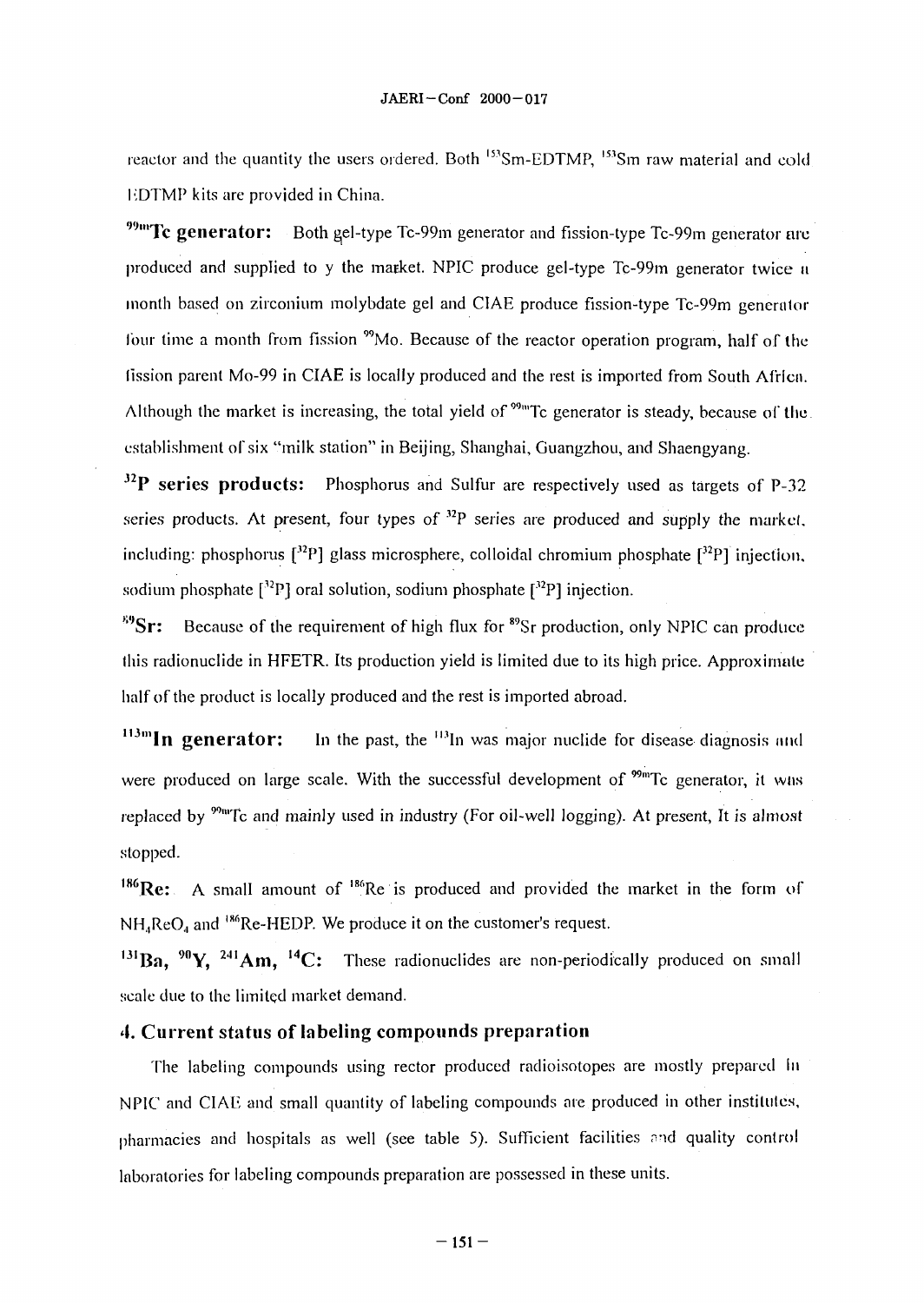#### **JAERI-Conf 2000-017**

| Labeling compounds                        | Installed capacity, Ci | Actual yield, Ci | Produced by:                   |
|-------------------------------------------|------------------------|------------------|--------------------------------|
| $\left  \right $ -MIBG                    | 50                     | 10               | NPIC, CIAE, Xingke company     |
| $\mathbb{P}$ <sup>[1</sup> ]-Hippuran     | 100                    | 30               | NPIC and CIAE                  |
| $\sqrt{1 + \text{capsule}}$               | 500                    | 20               | NPIC and CIAE                  |
| $\sqrt{\frac{153 \text{S}}{15}}$ Sm-EDTMP | 1,000                  | 200              | NPIC and CIAE                  |
| $^{153}$ Sm-citrate-HA                    | 50                     | 2                | NPIC and CIAE                  |
| <sup>IRG</sup> Re-HEDP                    | 20                     |                  | NPIC and CIAE                  |
| $\sqrt[n]{\text{1-moncolone}}$            | 200                    | 5                | The sixth hospital of Shanghal |
| $\sqrt{p_{\text{m}}T_c}$ kits*            |                        | 1,000,000 kits   | Hospitals and "milk stations"  |

Table 5 Radiopharmaceuticals prepared in China

\* *Before 1996, almost all the hospitals having nuclear medical center possess their own facilities and technique for <sup>vym</sup>Tc kits labeling by using eluted <sup>vym</sup>Tc from gel or fission <sup>vym</sup>Tc generator. After that, six "milk stations" were respectively established in Beijing, Shanghai, guangzhou, and Shengyang in succession. They prepare and provide <sup>99m</sup>Tc kits to hospitals. However, the other hospitals still prepare kits by themselves.*

#### **5. Future planning on reactor produced radioisotopes development**

For further utilization of HFETR, NPIC plans to enlarge the existing production scales and develop more new and potential radioisotopes by building new production facilities or rebuilding existing facilities to meet the requirement of growth nuclear medicine. Simultaneously, NPIC is improving the existing production facilities including the equipment, clean rooms, quality control laboratories, and quality management for GMP authentication.

---Continue to do more research work on development of gel <sup>188</sup>W-<sup>188</sup>Re generator and to make it commercialized.

---Set up a new facility (using loop method) to produce high quality (low <sup>126</sup>I content)

 $^{125}$ I on large scale as raw material of  $^{125}$ I seed source.

---Build a new <sup>131</sup>I production line to replace the old one, which can not meet the increasing market demands.

---Develop medical radioisotope <sup>166</sup>Ho and its labeling compounds.

---Develop <sup>170</sup>Tm mini-source.

#### **6. International cooperation plan in radioisotope production**

The High Flux Engineering Test Reactor (FHETR) with power of 125 MW is unique in Asia. It is valuable for radioisotope production. However, its potential is not completely exploited. In resent years, Many managers of famous radioisotope production companies in